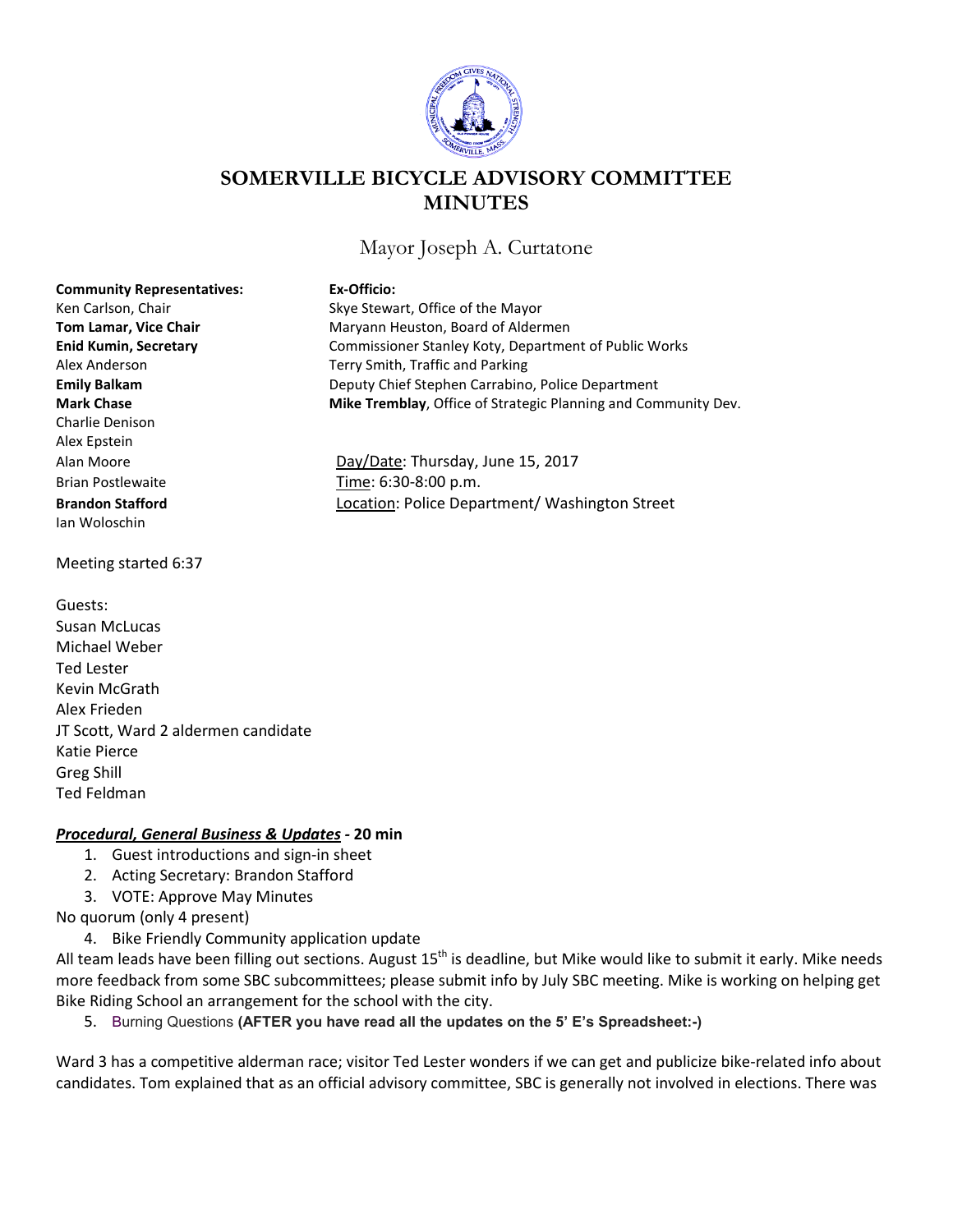some discussion over whether offering questionnaires would be appropriate. ACTION ITEM: Tom will seek clarification about SBC role, if any during the election.

Enid notes that she was pleased that the SBC sent a letter in support of SB1905.

Events: Tour de Donuts on Saturday; the leaders are still looking for help. Tour de Fat coming up; they also would like help.

## *Project Deep Dives (45 Minutes)*

- 1. How Union Square Projects Fit Together
	- o Union Sq Early Action Updates

Mike showed plans. Hoping for protected bike lanes on Washington Ave between Somerville Ave and MassDOT project at McGrath. SBC was pleased that the plans had been improved to include protected bike lanes.

o Webster Ave

2-way conversion scheduled for late July; hopefully done before school starts in the fall

o Somerville Ave Sewer Separation

Bid in fall 2017, then 3 construction seasons.

o Protected intersection at Somerville Ave and Prospect

Mike showed plans from Toole. Tom suggested shifting the planned buffer on south side of Somerville Ave east of Prospect to protect the bike lane.

o HSIP protected bike lanes on Washington St

Prioritized Park Street first, trying to get Washington next. Broadway will be done in 2018 as as part of resurfacing. Temple will probably be saved for next year.

o Complete Streets traffic light on Washington at Tufts

Funds are available; hoping to get this done in 2017.

o Neighborways

Mark Chase listed off the Neighborways projects targeted for 2017. Contraflow on Oliver and Gilman Streets all the way to high school and city hall. Lake Street connection from Union to Artisan's Asylum and Aeronaut Brewery area. Mural at Dimick, Waldo and Marion. Mike Tremblay also showed plan for Hancock Street contraflow.

2. Hubway Expansion and Winter Operations in Somerville

12 stations exist now; 13<sup>th</sup> will be added in 2017 at Assembly Square as mitigation for Partners campus construction. 8 new stations in 2018 and 8 more in 2019. All curb-level (rather than street-level) stations will remain year-round. Hope to move all stations to be curb-level; 6 are now curb-level. Tom asked how SBC could provide feedback; Mike welcomes emails on this topic. Other nearby communities may also join system.

3. Bike Friendly Community Application update

(Completed in intro time.)

## *Team Updates / Help Needed (25 Minutes)*

1. Eval & Planning team overview (15 minutes) – Alex F